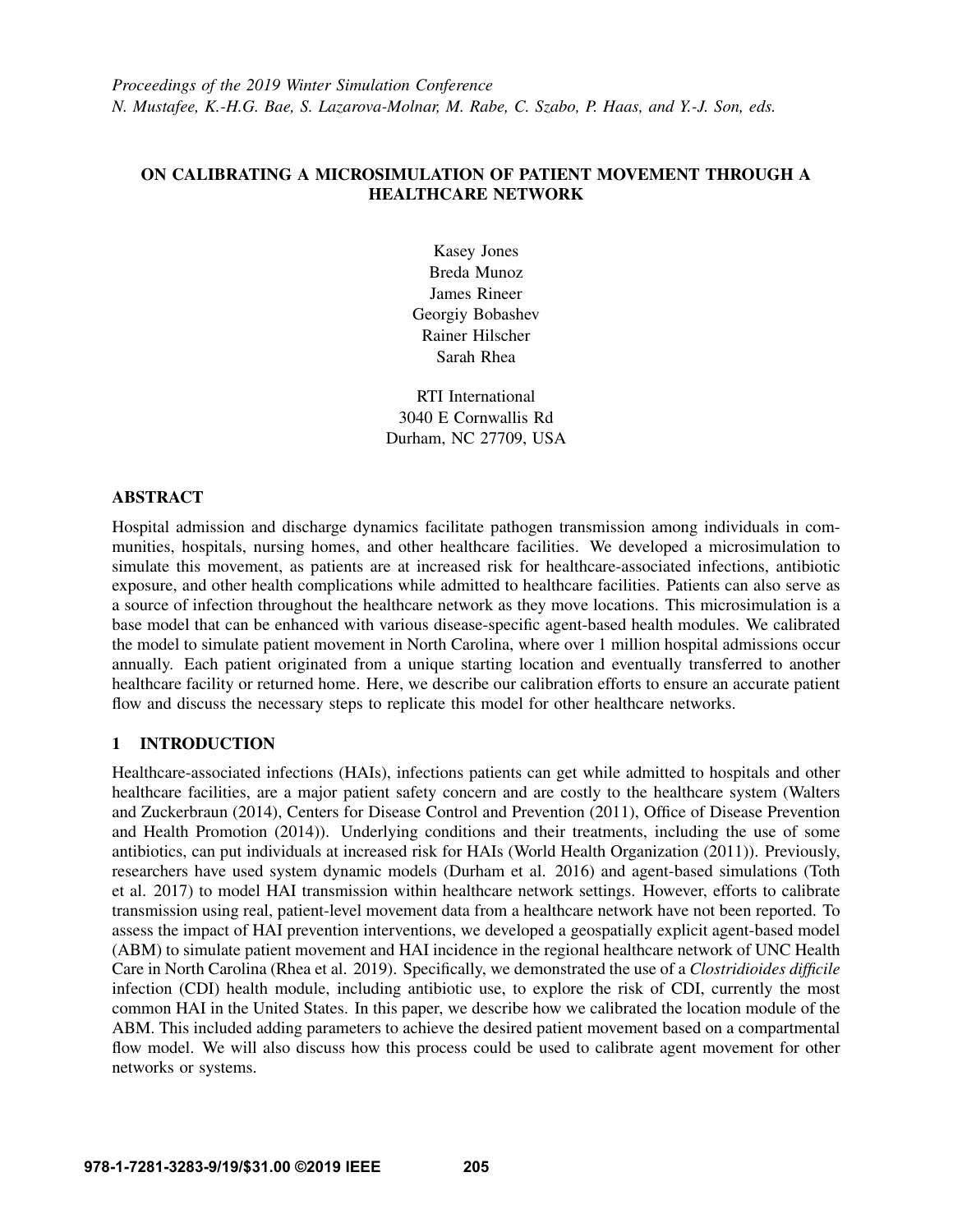### 1.1 Model Basics

The location model consists of agents and their movement. Agents can exist at any location within the model and only have one opportunity each day to move to a new location. As we are currently modeling movement to and from facilities within a healthcare network, most agents are considered to be at home and do not move often. Specific model locations are discussed in section [3.](#page-2-0)

Modeling patient movement is essential to address several issues faced when employing a HAI microsimulation. For example, our microsimulation models patient length of stay, hospital stay history, and patient movement between facilities to achieve accurate totals for patient movement for each location. The model tracks which agents are in each facility on any given day. This allows us to model HAIs with disease transition probabilities that depend on the number of infected patients located at each facility. Using a microsimulation for location movement provides a daily granularity and a detailed individual agent history not available when using a compartmental or systems dynamics model. The biggest potential for impact when using our model is to pair it with a disease transition model, as previously described [\(Rhea et al.](#page-8-6) [2019\)](#page-8-6).

## 2 MODEL AGENTS

To accurately calibrate patient movement, we used a previously-developed synthetic population [\(Wheaton](#page-8-7) [et al. 2009\)](#page-8-7) to represent the people who could be admitted to a hospital. This synthetic population, which represents people and household records for the entire United States, statistically matches the US population at the US Census block group level and has been used in previous agent-based simulations [\(Rogers et al.](#page-8-8) [\(2014\),](#page-8-8) [Cajka et al. \(2010\)\)](#page-8-9). For this calibration, we used the North Carolina (NC) portion of the synthetic population, based on the 2013 US Census data, to create agents. All agents in our model contain the following characteristics:

- County: 100 NC counties
- Sex: male, female
- Age: 0-50, 50-65, 65+
- Race: white, black, other

#### 2.1 Creating Enough Agents

The NC 2013 synthetic population consists of 9,256,781 person records. However, 29 of the 1,800 (3 ages, 3 races, 2 genders, and 100 counties:  $3 * 3 * 2 * 100 = 1,800$  possible demographic combinations of county, sex, age, and race were not represented in the NC 2013 synthetic population, likely due to the US Census limiting information available for demographic combinations with a low count of individuals. It was necessary that all demographic combinations be represented in the synthetic population, as this provides the means to apply patient characteristics to agents based on available hospital discharge data [\(UNC Sheps](#page-8-10) [Center data \(2015\)\)](#page-8-10). To ensure that all possibly demographic combinations were included, we randomly generated up to three agents for any demographic combination that had less than three agents. This action resulted in an additional 108 agents, a small number of agents which should not impact our simulation results [\(Jovanovic and Levy 1997\)](#page-8-11).

We updated the NC 2013 synthetic population to more accurately represent the actual 2015 NC population, based on the 2015 US Census estimate of 10,042,802 persons. This was necessary to ensure that our microsimulation would have enough agents to match patient movement using the available hospital discharge data, which was also from 2015. We created an additional 785,913 agents by randomly duplicating individuals from the existing population. Since we are currently using an agent's home location only for their home county, adding duplicate agents with duplicate home locations does not impact the movement in our model. The result is a pool of agents that is equal to the estimated NC population in 2015.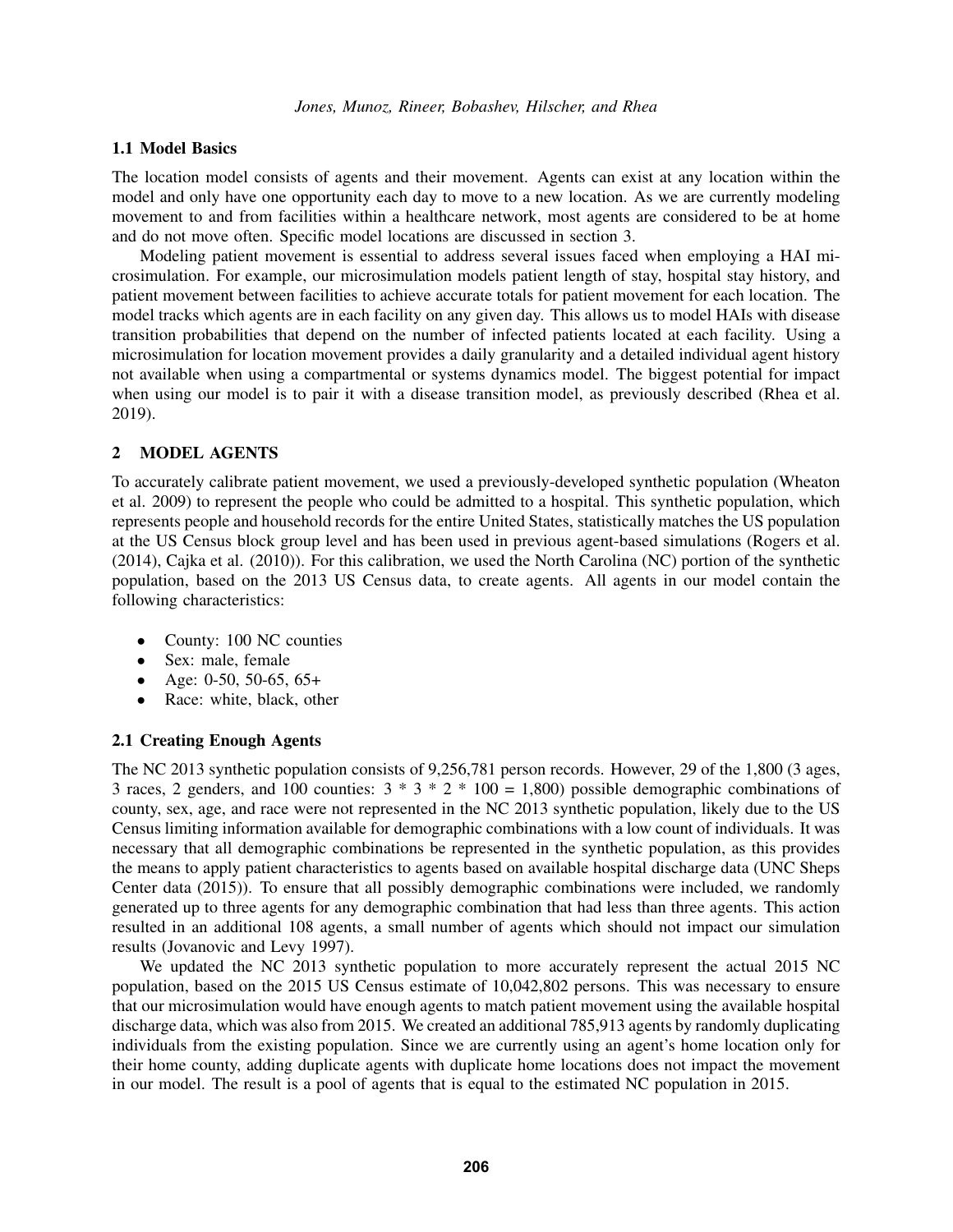## <span id="page-2-0"></span>3 HEALTHCARE NETWORK

We developed the microsimulation based on the regional healthcare network of UNC Health Care with 14 possible locations for each agent. In the model, this regional healthcare network consists of 10 UNC Health Care-affiliated short-term acute care hospitals (STACHs), representing 10 of the 14 possible locations (nodes). All other NC STACHs (N=103 facilities) not associated with UNC Health Care were combined in our model to form a single location node (i.e. non-UNC STACHs).

The last three location nodes for the microsimulation are large nodes representing categories of locations: nursing homes (NHs), long-term acute care hospitals (LTACHs), and the community. All agents who are not in a healthcare facility are in the community. This created a total of five location types.

- Community
- UNC STACHS (10 UNC Health Care STACHs)
- Non-UNC STACHS (all other NC STACHs)
- LTACHs
- NHs

## 3.1 Community Movement

All agents are initialized with a *community-to-facility* probability based on their demographic characteristics [\(Rhea et al. 2019\)](#page-8-6). Each day, the model simulates agent movement from the community using these probabilities. If an agent is randomly chosen to leave the community (based on this probability), agents move to a new facility based on probabilities of movement associated with their demographic data.

When agents are initialized, if their initial location is the community, we precompute the day that the agent will move locations for the first time. This process improves model efficiency and speed. The community-to-facility probabilities are relatively low and most agents (>90%) do not leave the community within the first year. Therefore, our model automatically skips these agents, who are predetermined to not leave the community, when assessing agent movement. These agents remain in the model and can interact with other community agents if an agent-based health module is appended to the microsimulation.

### 3.2 Facility Movement and Agent Initialization

Patient movement once in a healthcare facility is based on that facility and the patients demographics. The LOS and base transition probabilities are unique to each facility [\(Rhea et al. 2019\)](#page-8-6). Along with these base transition probabilities, we made the following simplifying assumptions to help aid agent movement:

- Agents  $< 65$  years old cannot go to an NH
- The only path to an LTACH is through an STACH
- 80% of patients moving to an STACH from a NH will return to the NH [\(Toth et al. 2017\)](#page-8-5)
- Agents must change facilities when their LOS ends
- Non-UNC to non-UNC movement is possible; we assume a patient moved to a different non-UNC **STACH**

### 3.3 Long-Term Acute Care Hospitals

Patients leaving LTACHs will move to a new facility based on the following distribution: 47% go home, 7.1% go to an STACH, 44.9% go to a NH, and 1% will die (Toth et al. 2017).

# 3.4 Nursing Home

Of those leaving an NH, 25% return to the community, and 75% move to an STACH [\(DHHS 2013\)](#page-8-12).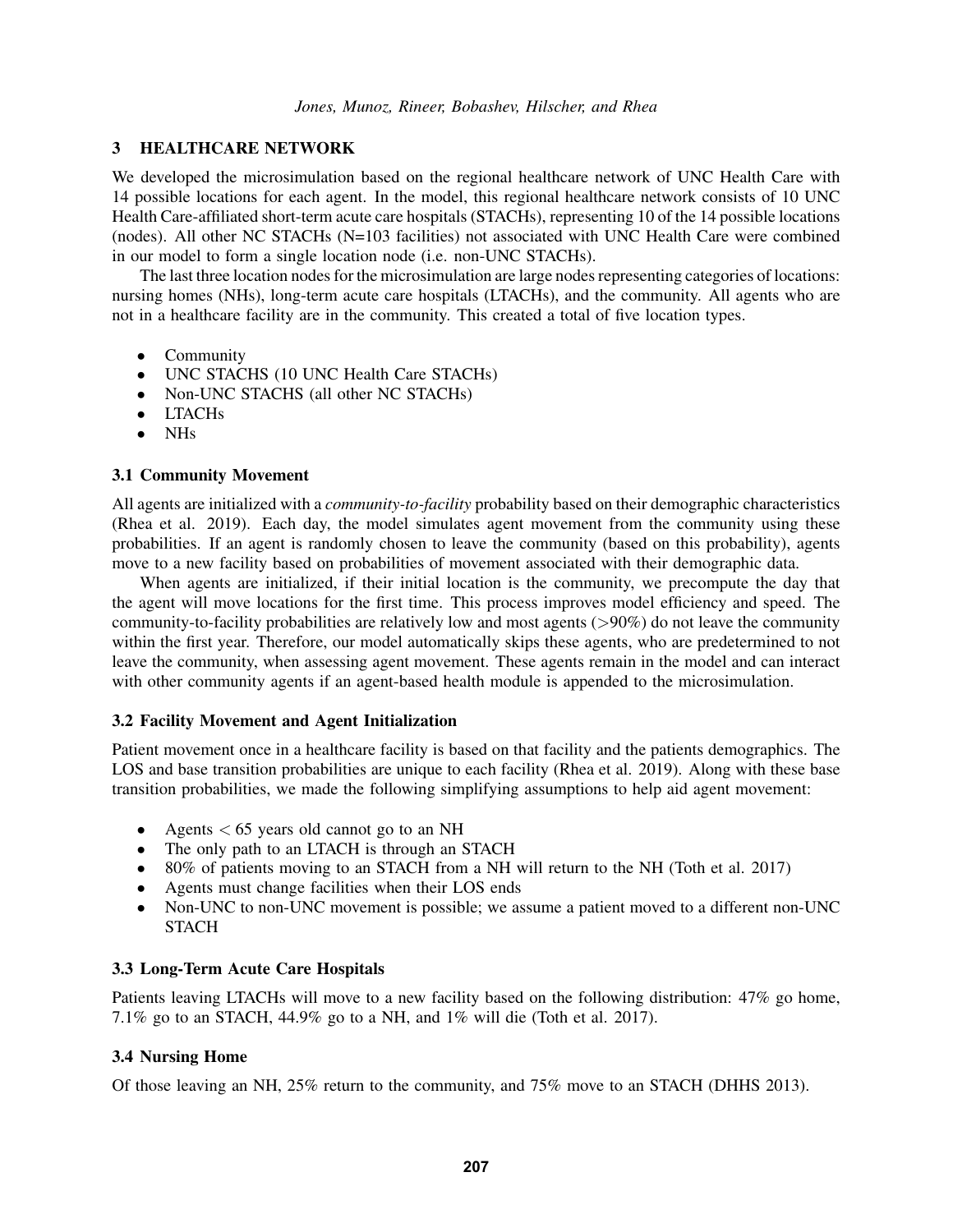## 3.5 Initializing Starting Locations for Agents

We appended an initial location to the NC synthetic population to represent the starting location of each agent [\(Rhea et al. 2019\)](#page-8-6). Agents can start in any of the 14 nodes described in section [3.](#page-2-0) The initiation totals are as follows:

- UNC: 2,371
- Non-UNC: 15,621
- LTACH: 301
- NH: 36,000

## <span id="page-3-1"></span>4 CALIBRATING PATIENT MOVEMENT

We calibrated patient movement because we are combining several sources of input data, across multiple years, and are using parameters from state and national findings. After creating the initial transition probabilities from available data, we used a compartmental flow calculation to evaluate the movement percentages obtained from the model output (Table [3\)](#page-4-0). For the tables below, let UNC represent the 10 UNC Health Care STACHs, and non-UNC represent all other NC STACHs. At the community level, this calculation consists of the following steps:

- Assume all agents are in the community and calculate population totals by county, sex, age, and race (1,800 total combinations)
- Multiply each group population value by the probability an individual with those characteristics leaves the community on any given day
- Multiply these totals by the chance an individual has of going to each location type
- Sum the totals for each location and calculate movement percentages

These steps create the following tables for each demographic combination:

|  |  |  |  | Table 1: Population and Daily Probability for One Demographic Combination |  |
|--|--|--|--|---------------------------------------------------------------------------|--|
|  |  |  |  |                                                                           |  |

<span id="page-3-0"></span>

| Item                                | Value    |
|-------------------------------------|----------|
| County                              | Alamance |
| Gender                              | Female   |
| Age                                 | $50$     |
| Race                                | White    |
| Population                          | 34,465   |
| Daily Probability                   | .000836  |
| Daily Movement (number of patients) | 28.8055  |

Table 2: Total Movement by Location Type for Table [1.](#page-3-0)

| Facility Type | Probability | Daily Movement |  |
|---------------|-------------|----------------|--|
| Community     |             |                |  |
| <b>UNC</b>    | .1886       | 5.4321         |  |
| non-UNC       | .811423     | 23.3735        |  |
| <b>LTACH</b>  |             |                |  |
| NΗ            |             |                |  |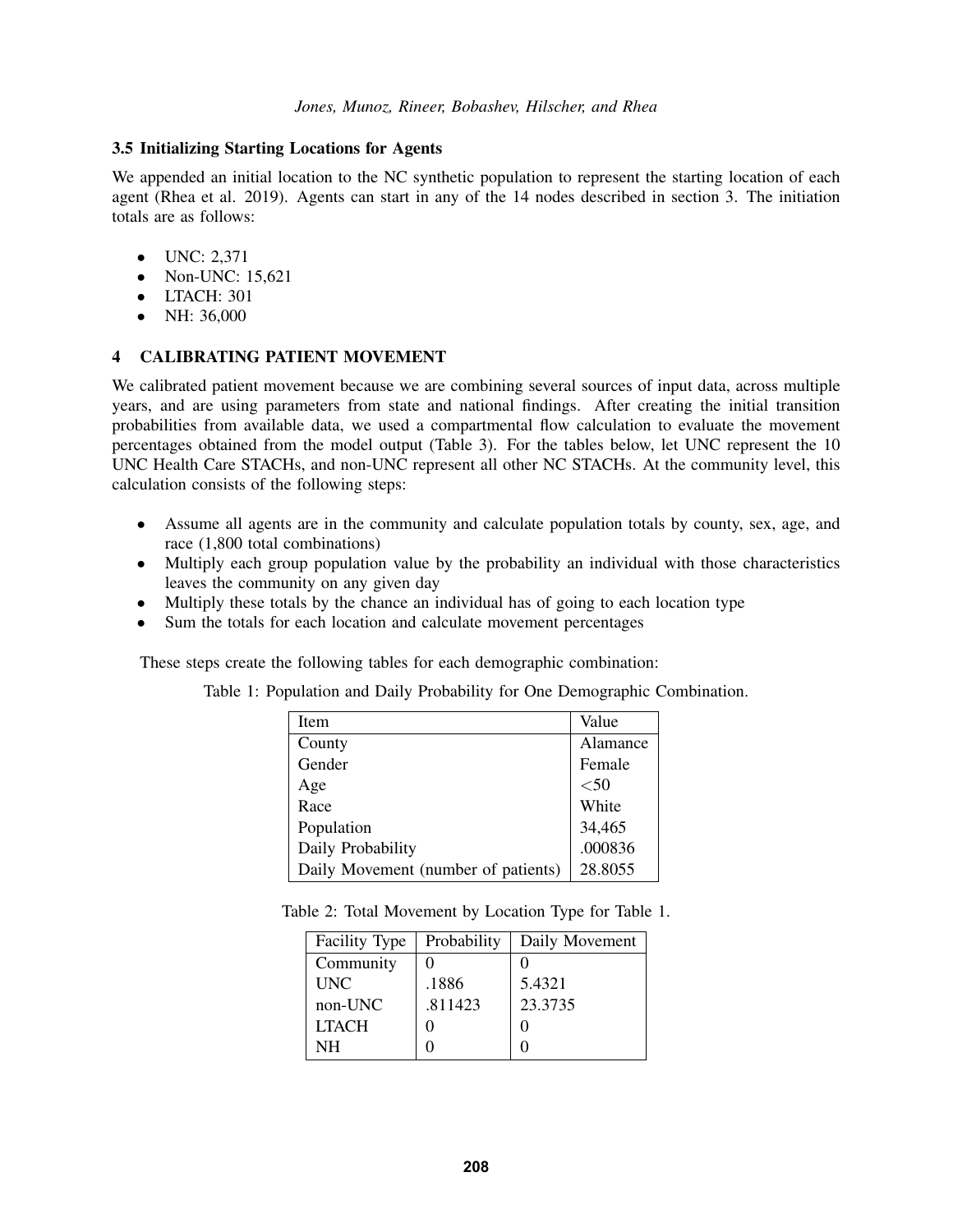We use the following to calculate the number of individuals going from the community to each facility type, *c<sup>f</sup>* , each day:

$$
c_f = \sum_{i=1}^{1800} P_i * dp_i * cf p_i,
$$
 (1)

where *i* is the demographic type,  $P_i$  is the population,  $dp_i$  is the daily probability of leaving the community, and  $cf_{pi}$  is the probability of going from the community to that location type. These totals can be used to calculate the percent of patients that leave the community and go to each facility.

Community movement calibration was straight-forward. As the community has such a large base, it is not necessary to determine where an agent was before arriving in the community. For all heathcare facilities, however, patients must have come into that facility from some other location. We made simplifying assumptions to help this calibration process. For STACHs and NHs, we assumed patients came from the community. For LTACHs, we assumed the patients came from an STACH, and that those STACH patients came from the community. Using these assumptions, we calculated movement to and from each location with the following:

unc<sub>f</sub>, non\\_unc<sub>f</sub>, nh<sub>f</sub> = 
$$
\sum_{i=1}^{1800} P_i * dp_i * cf p_i * f_1 f_2 p_i
$$
 (2)

$$
ltach_{f} = \sum_{i=1}^{1800} P_{i} * dp_{i} * (cfp(non\_unc)_{i} + cfp(unc)_{i}) * f_{1}f_{2}p_{i}
$$
(3)

where  $f_1 f_2 p_i$  is the probability of moving from the current facility type to the new facility type. After these calculations, we have estimates for which percent of patients leaving each location will end up in the other location types.

| From Location | To: Community | To: UNC  | To: non-UNC | To: LTACH | To: NH   |
|---------------|---------------|----------|-------------|-----------|----------|
| Community     | $0\%$         | 12.34%   | 87.03%      | $0\%$     | $0.62\%$ |
| UNC.          | 88.08%        | $1.40\%$ | 1.86%       | $0.32\%$  | 8.34%    |
| non-UNC       | 88.05%        | $0.26\%$ | 3.01%       | $0.32\%$  | 8.33%    |
| <b>LTACH</b>  | 77.93%        | $0.88\%$ | $6.22\%$    | $0\%$     | 14.97%   |
| NH            | 25%           | $9.32\%$ | 65.68%      | $0\%$     | $0\%$    |

<span id="page-4-0"></span>Table 3: Compartmental Percentages for Patient Movement.

<span id="page-4-1"></span>Table 4: Overall Target Percentages for Patient Movement.

| From Location | To: Community | To: UNC  | To: non-UNC $ $ | To: LTACH | To: NH |
|---------------|---------------|----------|-----------------|-----------|--------|
| Community     | $0\%$         | 13.41\%  | 85.97%          | $0\%$     | 0.62%  |
| UNC.          | 90.62%        | $3.20\%$ | 4.13%           | 0.34%     | 1.61%  |
| non-UNC       | 90.68%        | $0.59\%$ | 6.64%           | 0.34%     | 1.61%  |
| <b>LTACH</b>  | 47.47%        | $0.89\%$ | $6.22\%$        | $0\%$     | 45.35% |
| NH            | 25%           | $9.32\%$ | 65.68%          | $0\%$     | $0\%$  |

The largest difference between the compartmental percentages, Table [3,](#page-4-0) and the overall target percentages, Table [4,](#page-4-1) are highlighted in grey. Note that the target percentages for Table [4](#page-4-1) were computed using a combination of UNC de-identified patient-level hospital discharge data (July 1, 2016-June 30, 2017), the LTACH discharge distribution [\(Toth et al. 2017\)](#page-8-5), and the nursing home discharge distribution [\(DHHS](#page-8-12) [2013\)](#page-8-12). Although Table [3](#page-4-0) and Table [4](#page-4-1) should have lined-up without calibration, there are several reasons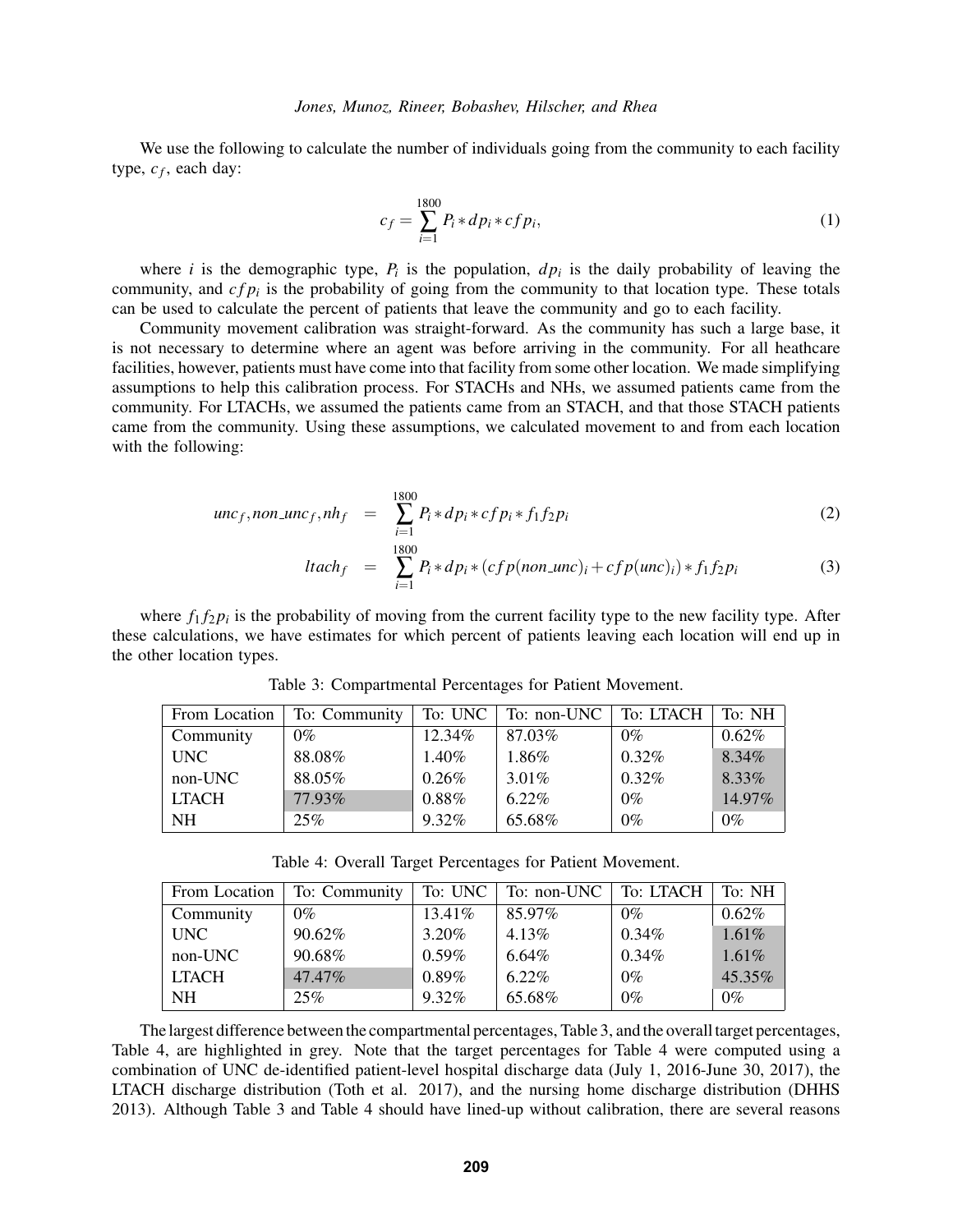why they are different. The UNC patient-level data is only available for 7 of the 10 UNC system hospitals, forcing us to make assumptions about the remaining 3 hospitals that data was not available for. The non-UNC STACHs only had data available at an aggregate level, not broken down by the demographics used for UNC STACHs. And finally, most of the aggregated LTACH and NH data were not specific to NC. For example, the LTACH discharge distributions [\(Toth et al. 2017\)](#page-8-5) were from a single study and North Carolina's LTACHs are different in size, location, and patient population.

### 4.1 Adjusting Model Input

The input data that controls agent-movement is a 25,200 (14 facilities x 2 sexes x 3 races x 3 age groups x 100 counties) by 19 (current facility, sex, race, age group, county, and 14 possible destinations) lookup table that contains the probabilities of moving from one facility to another based on an agent's demographics. In order to calibrate to Table [4,](#page-4-1) we adjusted transition probabilities in this lookup table until our compartmental flow model matched our target percentages. Each location was treated slightly differently, as described below.

## 4.1.1 The Community

Following the steps described in section [4](#page-3-1) for the community, we obtained the following table:

| To Location  | Daily Movement   Percent |        | Target Value | <b>Target Percent</b> |
|--------------|--------------------------|--------|--------------|-----------------------|
| Community    | $\left($                 | $0\%$  |              | $0\%$                 |
| <b>UNC</b>   | 1,806.67                 | 12.34% | 1,962.2      | 13.41%                |
| non-UNC      | 12,738.82                | 87.03% | 12,583.27    | 85.97%                |
| <b>LTACH</b> |                          | $0\%$  |              | $0\%$                 |
| <b>NH</b>    | 91.20                    | 0.62%  | 91.198       | 0.62%                 |

<span id="page-5-0"></span>Table 5: Calibrating Community Movement.

*Target Percent* in Table [5](#page-5-0) was multiplied by the sum of the *Daily Movement* column to determine the *Target Value*. For this particular target, we are not moving enough patients from the community to UNC STACHs. We adjusted this by slowly increasing the probability of moving from the community to a UNC STACH for all demographic combinations until the percent and target percent were within 0.1%. The remaining facilities (non-UNC, LTACH, and NH) were then reduced by the same percentage, such that each group's percentages add to 100%. We repeat this process for the other locations, as needed, keeping the community to UNC STACH probabilities constant because they have already been updated.

# 4.1.2 Other Facilities

Calibrating facility specific movement is similar to calibrating the community movement. However, in some cases additional steps must be considered. For example, consider the UNC calibration values:

|              | To Location   Current Value | Percent | Target Value | <b>Target Percent</b> |
|--------------|-----------------------------|---------|--------------|-----------------------|
| Community    | 1591.32                     | 88.08%  | 1655.53      | 92.64%                |
| <b>UNC</b>   | 25.34                       | 1.40%   | 58.40        | 3.23%                 |
| non-UNC      | 33.52                       | 1.86%   | 77.21        | 4.27%                 |
| <b>LTACH</b> | 5.85                        | 0.32%   | 6.23         | 0.35%                 |
| NH.          | 150.64                      | 8.34%   | 9.29         | 0.51%                 |

<span id="page-5-1"></span>Table 6: Calibrating Movement from UNC STACHs.

The *Target Percent* in Table [6](#page-5-1) does not match the overall target percentages from Table [4](#page-4-1) because we made the simplifying assumption that 80% of patients moving to an STACH from a NH will return to the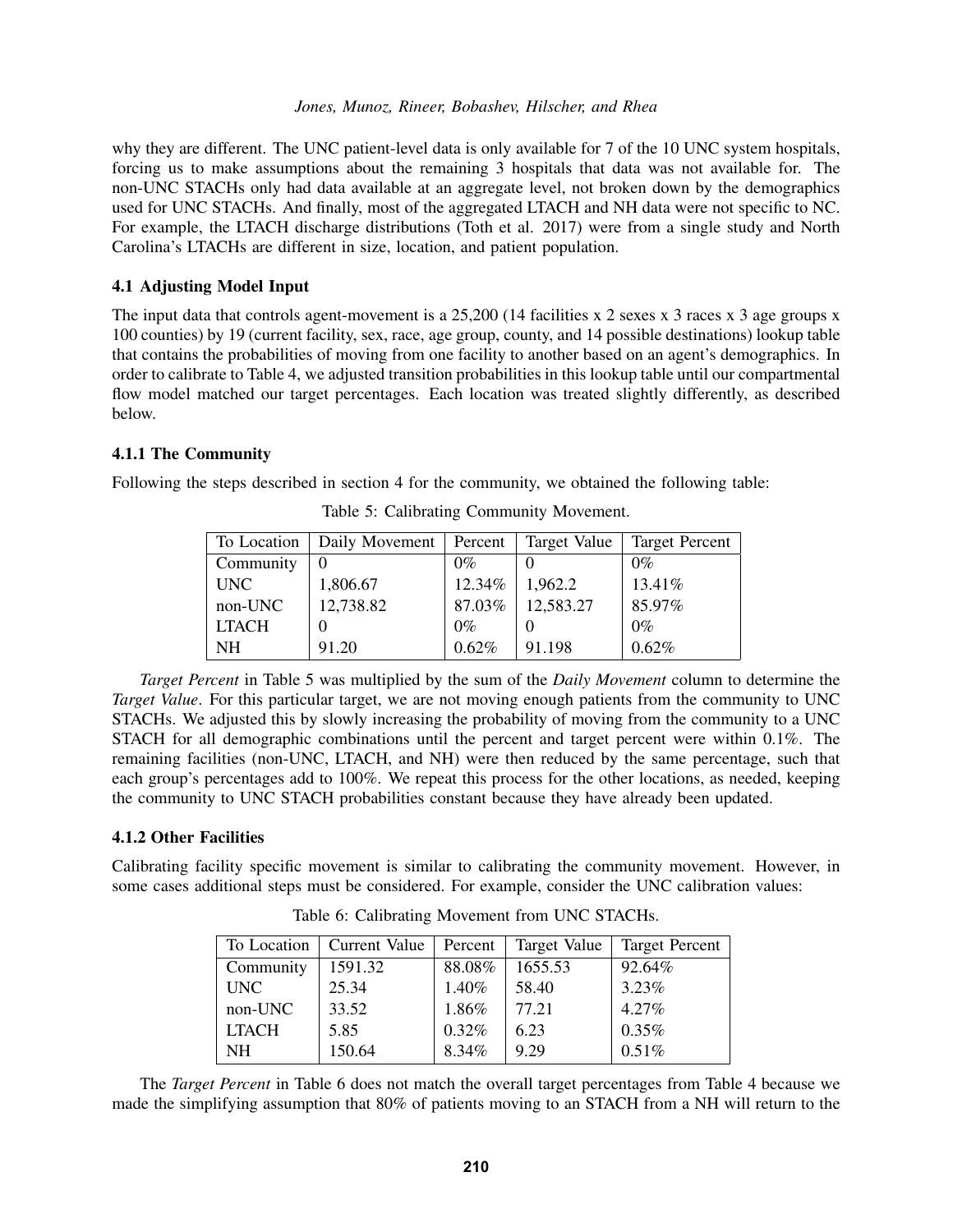NH. This is a forced movement in the model, and the model input data has not been updated to reflect this. The calibration process we implement here accounts for this forced patient movement and is why the naturally-occurring UNC STACH to NH percentages are lower than the overall targets. The target percent in Table [6](#page-5-1) was corrected to reflect that our model will automatically move some patients from an STACH to a NH.

Each facility had minor similar minor corrections. For example, as hospital patients being automatically returned to NHs if they were originally from an NH. However, each location type followed a similar process for calibration.

### 4.2 Agent Death

Currently, agent death does not play a large role in results of a model run. However, when modeling certain HAIs, death due to these infections might be more relevant than all-cause death. However, we still incorporated all-cause death in our mode, paying particular attention to agents dying outside of the community [\(Rhea et al. 2019\)](#page-8-6).

## 5 MODEL RESULTS

On average across the 15 model runs, there were almost 970,000 total hospitals visits.

| From Location | To: Community       | To: UNC           | To: non-UNC       | To: LTACH      | To: NH           |
|---------------|---------------------|-------------------|-------------------|----------------|------------------|
| Community     |                     | $121,157 \pm 384$ | $774,021 \pm 993$ |                | $5,913 \pm 62$   |
| <b>UNC</b>    | $117,784 \pm 321$   | $3,728 \pm 64$    | $5,491 \pm 72$    | $430 \pm 18$   | $1,643 \pm 37$   |
| non-UNC       | $758,783 \pm 1,078$ | $4,662 \pm 52$    | $56,790 \pm 255$  | $2,831 \pm 47$ | $10,946 \pm 103$ |
| <b>LTACH</b>  | $1,615 \pm 31$      | $25 \pm 5$        | $181 \pm 12$      |                | $1,283 \pm 103$  |
| <b>NH</b>     | $3,884 \pm 68$      | $1,324 \pm 46$    | $10,322 \pm 115$  |                |                  |

<span id="page-6-0"></span>Table 7: Agent Movement Totals for One Model Run.

Converting the totals in Table [7](#page-6-0) to percentages by facility type will match the target percentages discussed in section [4.](#page-3-1) Throughout the model, the five facility types are generally at a steady state. The average number of people in each facility type is displayed below.

| From Location | Target    | Model Output |
|---------------|-----------|--------------|
| Community     | 9,983,084 | 9,981,076    |
| <b>UNC</b>    | 2,371     | 1,740        |
| non-UNC       | 15,621    | 11,813       |
| <b>LTACH</b>  | 301       | 307          |
| NΗ            | 36,000    | 36,244       |

Table 8: Model Steady State Averages.

The hospital totals are lower than expected, likely becuase we did not include newborns, which are approximately 10% of hospital stays [\(UNC Sheps Center data \(2015\)\)](#page-8-10). We are accurately modeling the hospital length of stay and the number of hospital patients, which indicates that the targets for UNC and non-UNC might be too high.

#### 6 MICROSIMULATION USE-CASES

Although our model is technically a microsimulation, as agents are independent and do not interact with each other, use-cases that include agent-interactions can be incorporated (e.g ABMs where agents interact at the same facility). The microsimulation can also be adapted to accommodate any number of facilities, facility connections, and patients. As detailed data become available for additional NC hospitals, updates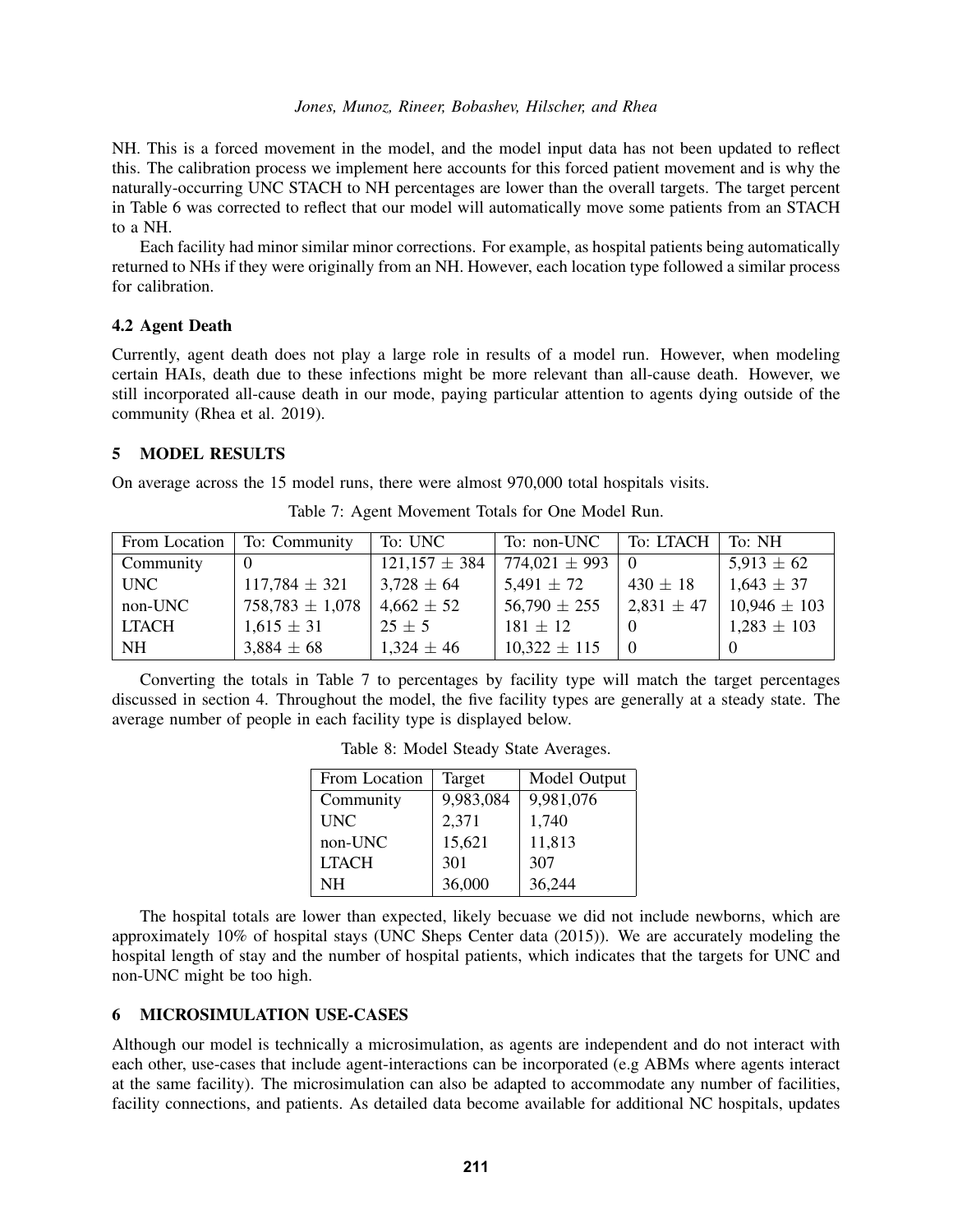to the input transition files can also be incorporated. Similarly, if facility data were available for another state, or a sub-network of facilities, these data could be used to inform the model.

For example, the model can be used to assess the impact of limiting patient flow to a specific facility, limiting movement between facilities, and removing a facility from a network altogether. This could occur if a single STACH in the network partially closes and can only accept a fraction of all patients that arrive, while the remaining patients are diverted to other facilities.

This microsimulation serves as a framework for agent flow, which can provide public health and healthcare stakeholders with valuable information about patient movement throughout a healthcare network. However, within each agent, a natural history submodel can be implemented, providing the ability to study specific HAIs [\(Rhea et al. 2019\)](#page-8-6). As a result, we can replicate the process of disease acquisition, spread, and recovery in a relatively realistic environmental setting. Model output can include incidence of infection at all location nodes. Through epidemiologic simulations, our model can be used to evaluate the impact of various infection prevention interventions on the incidence of HAIs. These interventions could include reduction in the use of antibiotics that increase the risk of acquiring some HAIs and early identification and isolation of asymptomatic colonized persons who could unknowing be spreading HAI pathogens. Results of these simulations could be used to inform public health and healthcare policy with regard to HAI prevention.

## 7 CONCLUSION

The creation of a calibrated, microsimulation of patient movement through a healthcare network allows researchers to explore patient flow, assess the risk of diseases, and to simulate interventions. Our microsimulation framework is disease agnostic and can serve as a base model for disease-specific health modules. The location module itself is capable of simulating over 10 million synthetic agents in NC and producing over 1 million realistic hospital admissions. Using patient-level data, we can determine how long patients stay, and where patients move after their visit is completed.

When running disease-specific models, movement timing, length of stay, and the patients within each facility can effect disease transition. Our location model provides this background movement, keeping track of which agents are at each facility, allowing for increased granularity in a disease -specific state model.

Disclaimer: This work was supported by grant number U01CK000527. The conclusions, findings, and opinions expressed do not necessarily reflect the official position of the U.S. Centers for Disease Control and Prevention.

## 8 ACKNOWLEDGMENTS

We would like to acknowledge the contributions of several people who provided valuable insights and support for this paper. To Stacy Endres-Dighe, Lauren DiBiase, Emily Sickbert-Bennett, David J. Weber, and Jennifer MacFarquhar, thank you for your continued guidance and contributions to this project. We would also like to point out that this research was completed for the CDC MInD-Healthcare Network.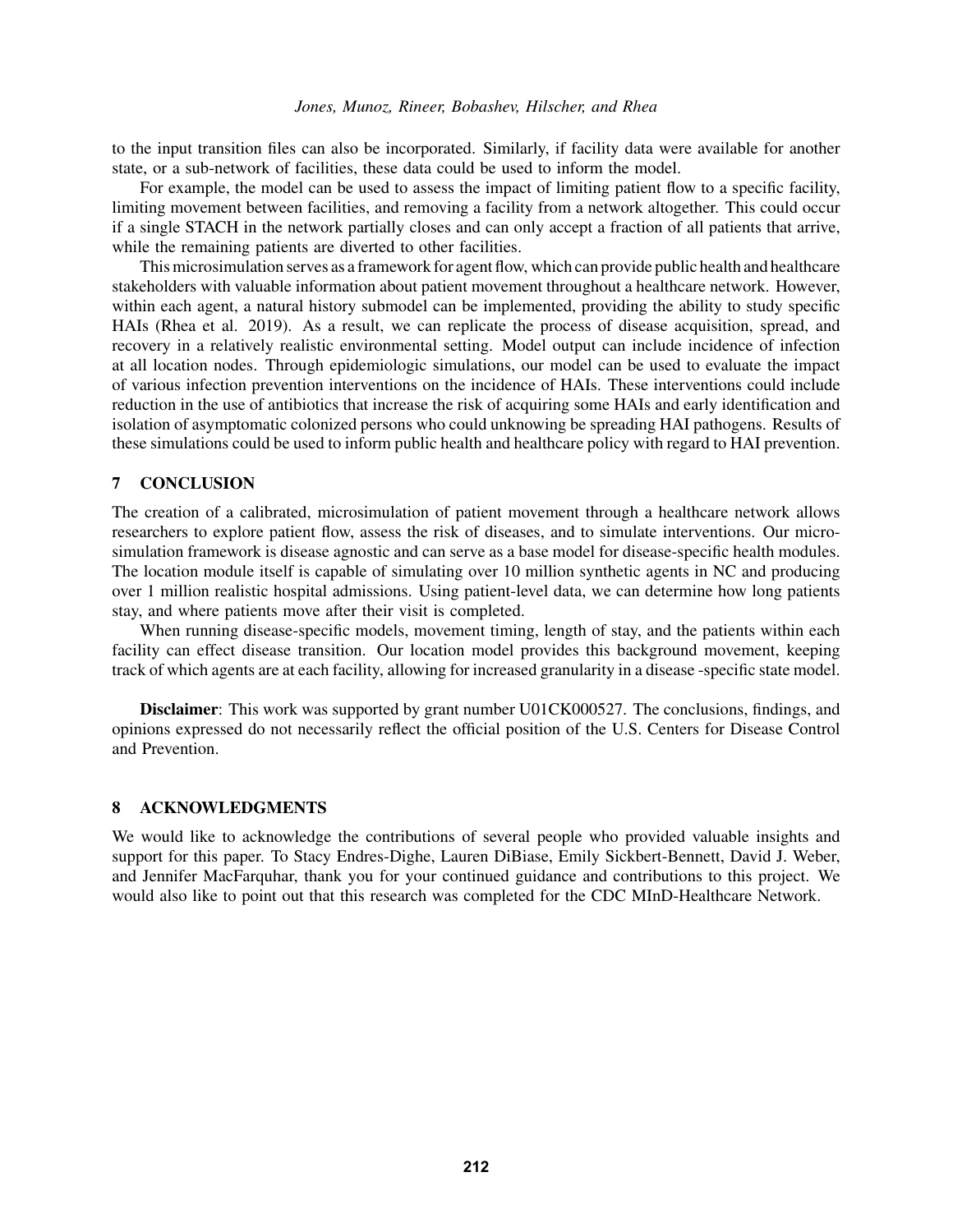#### **REFERENCES**

- <span id="page-8-9"></span>Cajka, J., P. Cooley, and W. Wheaton. 2010. "Attribute Assignment to a Synthetic Population in Support of Agent-Based Disease Modeling". *RTI Press* (1009):1–14.
- <span id="page-8-10"></span>UNC Sheps Center data 2015. [https://www.shepscenter.unc.edu/wp-content/uploads/2013/05/ptchar]( https://www.shepscenter.unc.edu/wp-content/uploads/2013/05/ptchar_all_and_by_hos_2015.pdf) all and by hos 2015.pdf. Cecil G. Sheps Center for Health Services Research, University of North Carolina at Chapel Hill. Short term acute care hospital discharge data - patient characteristics. Summary data for all hospitals. Chapel Hill, NC.
- <span id="page-8-12"></span>DHHS 2013. "Medicare Nursing Home Resident Hospitalization Rates Merit Additional Monitoring". Department of Health and Human Services.
- <span id="page-8-4"></span>Durham, D., M. Olsen, E. Dubberke, A. Galvani, and J. Townsend. 2016. "Quantifying Transmission of Clostridium Difficile Within and Outside Healthcare Settings". *Emergin Infectious Diseases* (4).
- <span id="page-8-1"></span>Centers for Disease Control and Prevention 2011. "CDC Winnable Battles Final Report". [https://www.cdc.gov/winnablebattles/](https://www.cdc.gov/winnablebattles/report/docs/winnable-battles-final-report.pdf) [report/docs/winnable-battles-final-report.pdf.](https://www.cdc.gov/winnablebattles/report/docs/winnable-battles-final-report.pdf) Accessed: 2019-04-16.
- <span id="page-8-11"></span>Jovanovic, B., and P. Levy. 1997. ""A Look at the Rule of Three"". *The American Statistician* 55(4):581–587.
- <span id="page-8-2"></span>Office of Disease Prevention and Health Promotion 2014. "Healthcare-Associated Infections". [https://www.healthypeople.gov/](https://www.healthypeople.gov/2020/topics-objectives/topic/healthcare-associated-infections) [2020/topics-objectives/topic/healthcare-associated-infections.](https://www.healthypeople.gov/2020/topics-objectives/topic/healthcare-associated-infections) Accessed: 2019-04-15.
- <span id="page-8-3"></span>World Health Organization 2011. "Report on the Burden of Endemic Health Care-Associated Infection Worldwide". [https:](https://apps.who.int/iris/bitstream/handle/10665/80135/9789241501507_eng.pdf) [//apps.who.int/iris/bitstream/handle/10665/80135/9789241501507](https://apps.who.int/iris/bitstream/handle/10665/80135/9789241501507_eng.pdf) eng.pdf. Accessed: 2019-04-15.
- <span id="page-8-6"></span>Rhea, S., R. Hilscher, J. Rineer, B. Munoz, K. Jones, S. Endres-Dighe, L. DiBiase, E. Sickbert-Bennett, D. Weber, H. Dubendris, J. MacFarquhar, and G. B. for the CDC MInD-Healthcare Network. 2019. "Creation of a Geospatially Explicit, Agent-Based Model of a Regional Healthcare Network with Application to Clostridium Difficile Infection". *Health Security* 17(4).
- <span id="page-8-8"></span>Rogers, S., J. Rineer, M. Scruggs, W. Wheaton, P. Cooley, D. Roberts, and D. Wagener. 2014. "A Geospatial Dynamic Microsimulation Model for Household Population Projects". *International Journal of Microsimulation* 7(2):119–146.
- <span id="page-8-5"></span>Toth, D., K. Khader, R. Slayton, A. Kallen, A. Gundlapalli, J. O'Hagen, A. Fiore, M. Rubin, J. Jernigan, and M. Samore. 2017. "The Potential for Interventions in a Long-term Acute Care Hospital to Reduce Transmission of Carbapenem-Resistant Enterobacteriaceae in Affiliated Healthcare Facilities". *Clinical Infectious Diseases* (2):137–139.
- <span id="page-8-0"></span>Walters, P., and B. Zuckerbraun. 2014. "Clostridium Difficule Infection: Clinical Challenges and Management Strategies". *Critical Care Nurse* 34(4):24–33.
- <span id="page-8-7"></span>Wheaton, W., J. Cajka, B. Chasteen, D. Wagener, P. Cooley, L. Ganapathi, D. Roberts, and J. Allpress. 2009. "Synthesized Population Databases: A US Geospatial Database for Agent-Based Models". *RTI Press* 2009(10):905.

#### AUTHOR BIOGRAPHIES

KASEY JONES is a research data scientist in the Center for Data Science at RTI International. Kasey holds an M.S in Analytics from the Institute for Advanced Analytics at North Carolina State University and holds both a B.S. and M.S. in Mathematics from Western Carolina University. While working at RTI, Kasey has developed several microsimulations and predictive models, including modeling cervical cancer and HIV in Zambia, as well as predicting underage alcohol use in the District of Columbia (U.S.). Kasey hopes to continue developing models that benefit society and make an impact. His information is available at <https://www.rti.org/expert/kasey-jones> and his e-mail address is [krjones@rti.org.](mailto://krjones@rti.org)

DR. BREDA MUNOZ is a research statistician in the Center for Applied Public Health. As a Statistician at RTI she provides advice on data management and statistical analysis for different projects. Her recent research interest focus on modeling of random processes, antibacterial resistance trends and prediction models (human and animal populations) and developing statistical models for the application of Artificial intelligence in public health data. Her contact email is [breda@rti.org.](mailto://breda@rti.org)

JAMES RINEER is a registered professional civil engineer and spatial data scientist specializing in the creation of geospatialfocused systems, analytic tools, and algorithms. Mr. Rineer began his career in civil engineering and GIS application development in 1996 and has been with RTI since 2000. Mr. Rineer is an expert geographic information systems (GIS) software developer, water resources engineer, program manager, and current Director of RTIs Geospatial Science and Technology program. Mr. Rineers project history includes development of representative synthetic populations for modeling, survey systems, sensor-based real-time data systems, big data and data analytics systems, virtual reality systems, remote sensing, and hydrologic modeling systems. His information is available at [https://www.rti.org/expert/james-rineer]( https://www.rti.org/expert/james-rineer) and his e-mail address is [jrin@rti.org.](mailto://jrin@rti.org)

DR. GEORGIY BOBASHEV is an RTI Fellow in the Center for Data Science at RTI International with over 20 years of experience in health research. He holds a PhD in Biomathematics from the North Carolina State University. His current research interests follow two major areas: predictive modeling and substance use/risky behaviors studies. Predictive methods often combine mechanistic (e.g., agent-based and system dynamics) and machine learning techniques. Dr. Bobashev has applied modeling, statistical analysis and experimental design to a variety of health- and policy-related areas, including